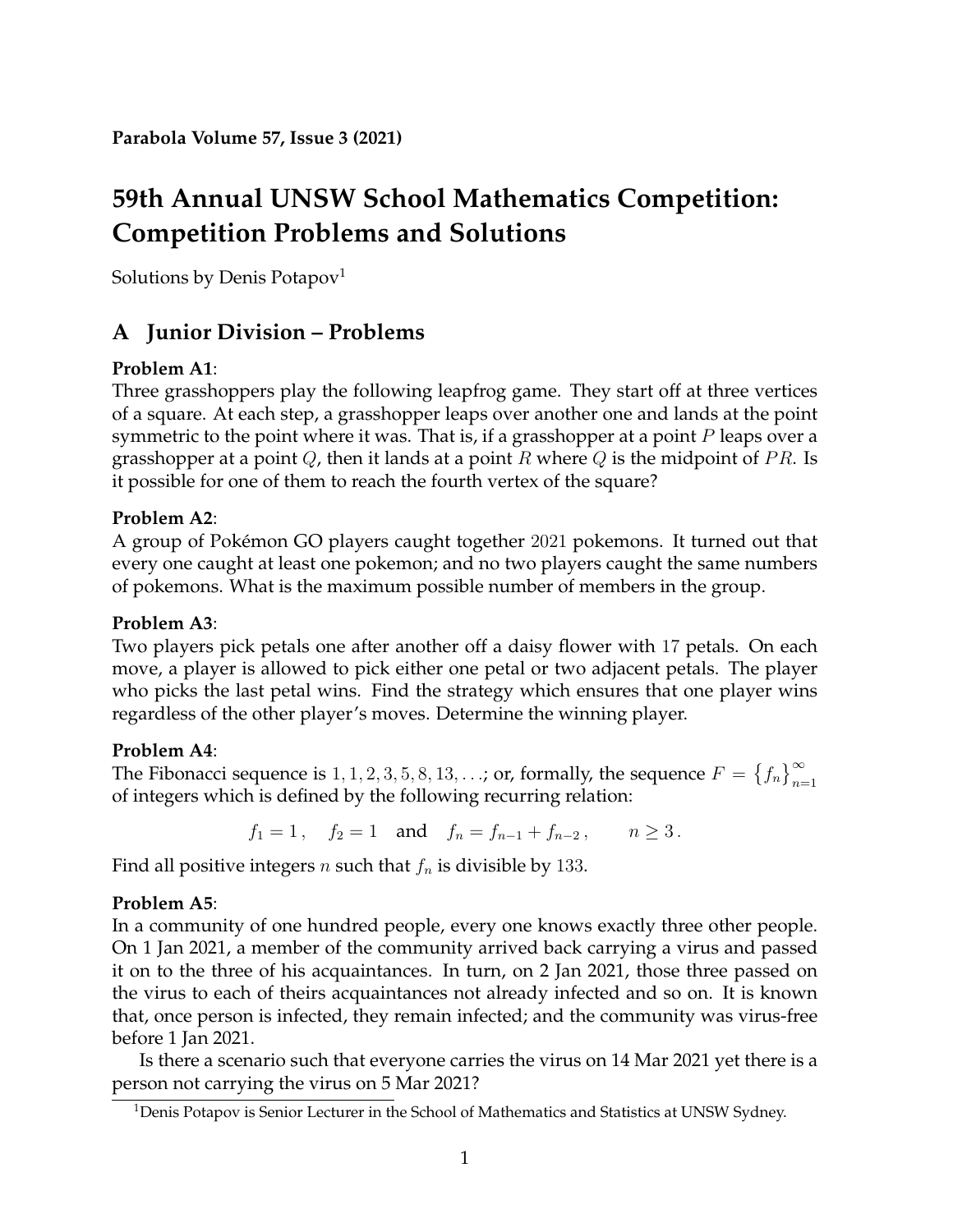## **B Senior Division – Problems**

#### **Problem B1**:

An ant crawls on a table with constant speed in one direction, then every 15 minutes changes direction by turning  $90^0$ . Prove that the ant can only return to the original position after a whole number of hours have elapsed.

#### **Problem B2**:

The Fibonacci sequence is  $1, 1, 2, 3, 5, 8, 13, \ldots$ ; or, formally, the sequence  $F = \{f_n\}_{n=1}^{\infty}$ of integers which is defined by the following recurring relation

 $f_1 = 1$ ,  $f_2 = 1$  and  $f_n = f_{n-1} + f_{n-2}$ ,  $n \ge 3$ .

Find the remainder when  $f_{2021}$  is divided by 19.

#### **Problem B3**:

An island inhabitants design an emergency response service based on helicopters. Their island is a disc of radius 100km and they plan to purchase helicopters capable of flying 300km/h. Find the minimum number helicopters needed for the emergency service in order to be able to reach every point of the island within 10min. Assume that helicopter's takeoff and landing times are negligible.

#### **Problem B4**:

Prove that the number  $4n^4 + m^4$  is not prime if  $m, n$  are positive integers and  $m \neq n$ .

#### **Problem B5**:

A company has one Director, ten Senior Managers, one hundred Site Supervisors, and one thousand Field Workers. Decisions are made according to votes, and according to Rulings by the Fair Work Commission. The Director holds 1000 votes, each Senior Manager holds 100 votes, each Site Supervisor holds 10 votes and each Field Worker holds one vote. The Fair Work Commission takes one month to make a Ruling.

The company is to distribute \$100,000 between its employees according to the following process: First, the Director proposes a distribution plan. If this has majority support in a vote, then the money is distributed according to this plan. Otherwise, the Fair Work Commission rules that the Director is no longer entitled to vote or share in the money.

Next, the Senior Managers propose a distribution plan that has their unanimous support. If this has majority support in a vote, then the money is distributed according to this plan. Otherwise, the Fair Work Commission rules that the Senior Managers are no longer entitled to vote or share in the money.

The Supervisors then propose a distribution plan that has their unanimous support. If this has majority support in a vote, then the money is distributed according to this plan. Otherwise, the Fair Work Commission rules that the Supervisors are not entitled to any of the money, and the money is distributed evenly to the Field Workers. All employees wish to maximise their share in the earnings, and, in the case of equal outcomes, they wish to minimise the time to achieve the outcome.

Find the Director's plan which will not be voted out, and which will ensure the largest possible earnings share for the Director.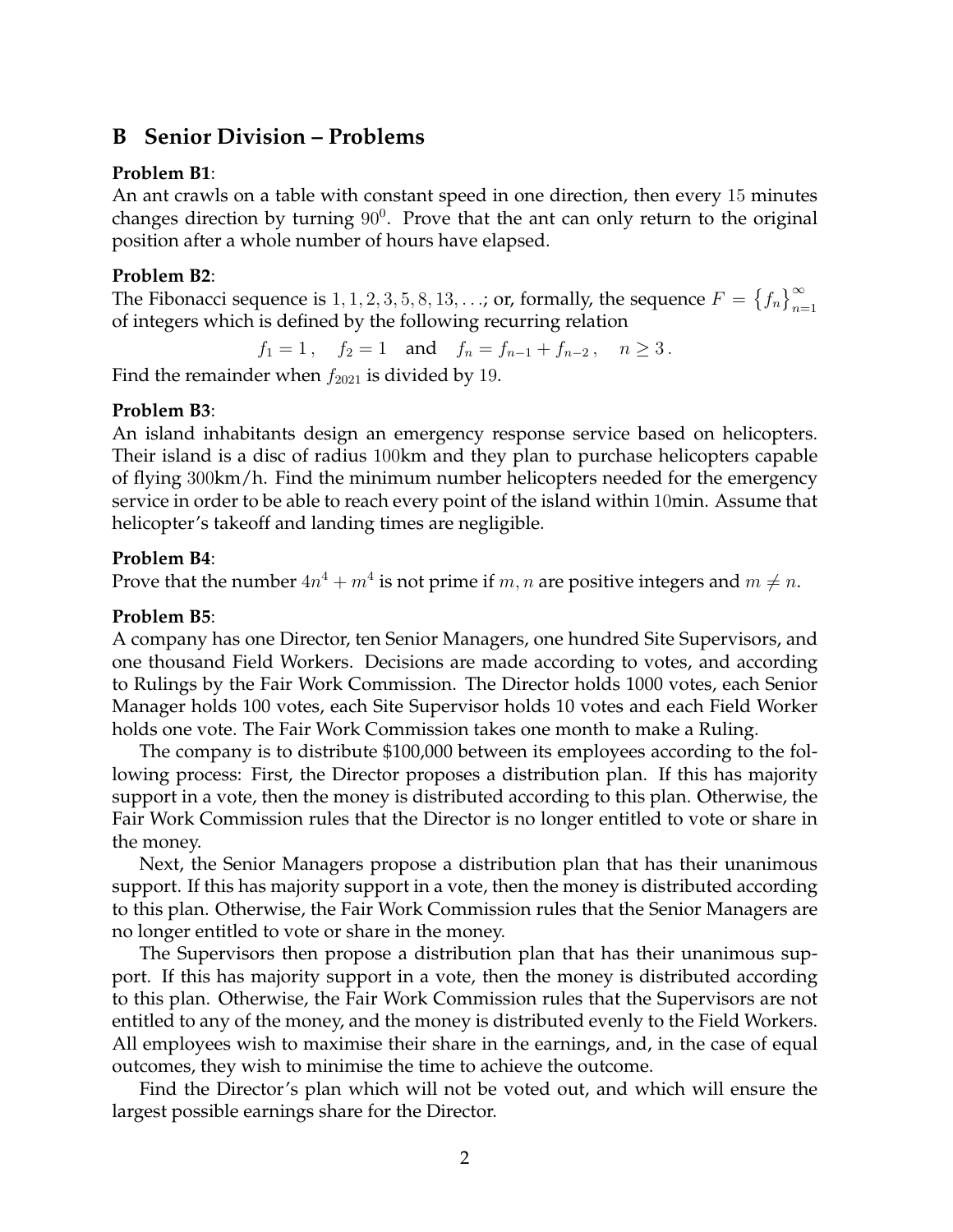### **A Junior Division – Solutions**

*Solution A1*.

Answer: No.

Assume that a coordinate system is given such that the original positions are  $(0, 0)$ ,  $(0, 1)$  and  $(1, 0)$ . If two grasshoppers have the coordinates  $(x, y)$  and  $(a, b)$  and the one at  $(x, y)$  takes the leap, then it lands at  $(2a - x, 2b - y)$ .

We infer that (a) the grasshoppers will always stay on integer coordinates; and that (b) if  $x + y$  is odd at starting position, then  $x + y$  is odd at the landing position.

Hence, no grasshopper will land at even position (1, 1).

 $\Box$ 

 $\Box$ 

*Solution A2*.

Answer: 63.

Let the number of players be  $n$  and let  $a_1$  the number of pokemons caught by the 1st player,  $a_2$  the number of pokemons caught by the 2nd player and so on. Assume that

$$
a_1 < a_2 < \cdots < a_n.
$$

It is known that  $a_k \geq 1$ , for every  $k = 1, 2, \ldots, n$ . Hence,  $a_{k+1} \geq a_k + 1$  for  $k =$  $1, 2, \ldots, n = 1$ ; or  $a_1 \geq 1, a_2 \geq 2, \ldots, a_n \geq n$ .

Therefore,

$$
2021 = a_1 + a_2 + \dots + a_n \ge 1 + 2 + \dots + n = \frac{(n+1)n}{2}
$$

or, in other words,  $n^2 + n \le 4042$ . Solving this inequality gives  $n \le 63$ .

*Solution A3*.

The player who picks second wins. One possible winning strategy is the following.

After the first player makes his pick; the second player ensures that, after his pick, the remaining petals are arranged in two groups of adjacent petals with the same number of petals.

Subsequently, after each move of the second player, he ensures that the petals are arranged in even number of groups, and each group has a matching pair with the same number of petals.  $\Box$ 

*Solution A4*.

The number 133 factors  $7 \times 19$ .

The first eight  $mod 7$  remainders of the F sequence are

$$
1, 1, 2, 3, 5, 1, 6, 0.
$$

Note that  $f_8 \equiv 0 \mod 7$ . Let's prove that  $f_{8k} \equiv 0 \mod 7$  for every  $k \in \mathbb{N}$ . The next two elements in the sequence mod remainders mod 7 are 6 and 6. Hence, the eight remainders, from 9-th to 16-th are

 $6 \times (1, 1, 2, 3, 5, 1, 6, 0) \mod 7 = 6, 6, 5, 4, 2, 6, 1, 0$ .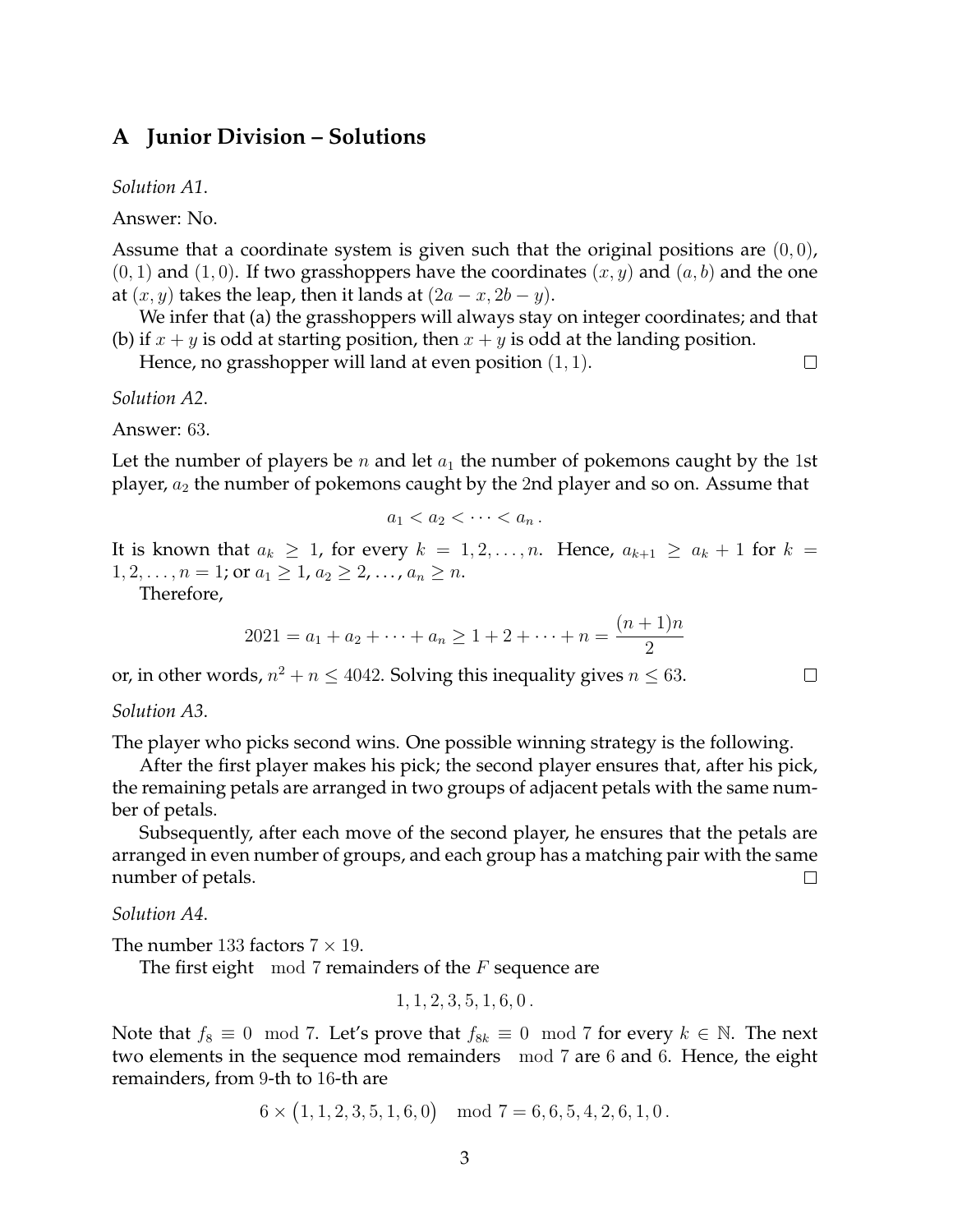Hence, the 17th and 18th elements are 1 and 1 and the sequence of remainders repeat from this point on.

The first eighteen elements of mod 19 remainders are

$$
1, 1, 2, 3, 5, 8, 13, 2, 15, 17, 13, 11, 5, 16, 2, 18, 1, 0.
$$

The next two elements are 1 and 1 and the sequence of remainders repeats.

Hence,  $f_{18k} \equiv 0 \pmod{19}$  for every  $k \in \mathbb{N}$ . Since  $\text{lcm}(8, 18) = 72$ , we have  $f_{72k} \equiv 0$ (mod  $19 \times 7$ ) for every  $k \in \mathbb{N}$ . П

*Solution A5*.

Answer: Yes.

The acquaintances graph is shown below. Each dot represents a person and each edge represents acquaintance relation. Each integer is the day after 1 Jan ('1' is 1 Jan) the person gets infected. The integer which corresponds to 5 Mar is '64' and the integer which corresponds to 14 Mar is '73'.



#### **B Senior Division – Problems**

#### *Solution B1*.

Let  $\vec{h}_1,\vec{h}_2,\ldots$  be the vectors representing the horizontal sections of the ant's path and  $\vec{v}_1,\vec{v}_2,\ldots$ be the vectors representing vertical sections of the path. Assume for simplicity that the ant starts in a horizontal direction. We then have

$$
\vec{0} = \vec{h}_1 + \vec{v}_1 + \vec{h}_2 + \vec{v}_2 + \cdots.
$$

Since addition is commutative, i.e., we can change the order of terms, we note that

$$
\vec{0} = (\vec{h}_1 + \vec{h}_2 + \cdots) + (\vec{v}_1 + \vec{v}_2 + \cdots) = \vec{H} + \vec{V}.
$$

The vector  $\vec{H}$  represents all of the horizontal components and  $\vec{V}$  represents all of the vertical components. Hence,  $\vec{H} + \vec{V} = \vec{0}$ , so  $\vec{H} = \vec{V} = \vec{0}$ .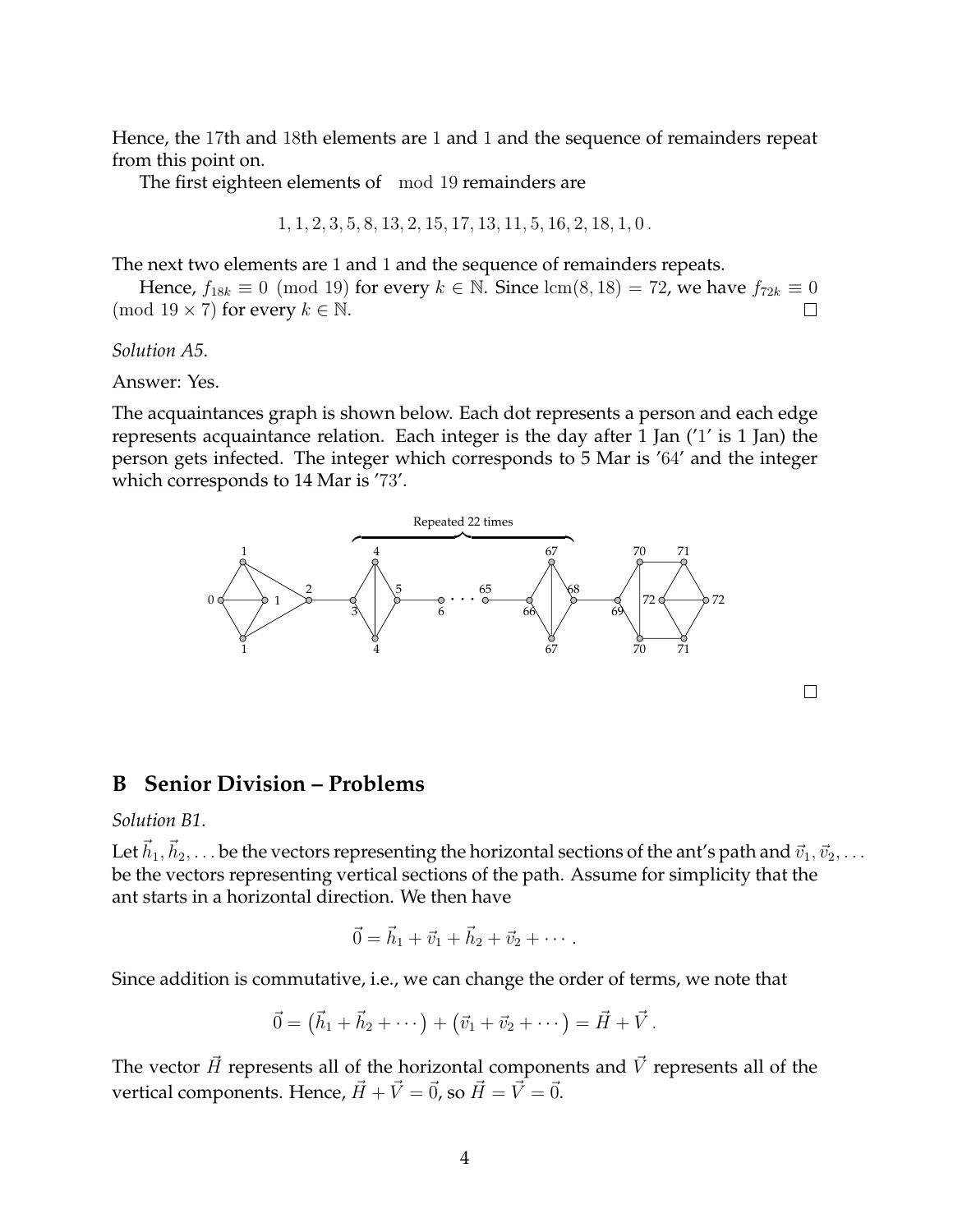Let k be the total number of horizontal components and  $m$  be the total number of vertical components. That is,

$$
\vec{H} = \vec{h}_1 + \ldots + \vec{h}_k \quad \text{and} \quad \vec{V} = \vec{v}_1 + \ldots + \vec{v}_m \, .
$$

Since horizontal and vertical components alternate, we have  $k = m$  or  $k = m \pm 1$ . On the other hand, the ant crawls with constant velocity, so both numbers  $m$  and  $k$  are even. Therefore,  $m = k = 2s$  for some  $s \in \mathbb{N}$  or  $m + k = 4s$ .

Hence, the total travel time is  $15 \times (m+k) = 60 \times (m+k)$ ; or  $(m+k)$ -hours.  $\Box$ 

*Solution B2*.

The first eighteen elements of mod 19 remainders are

1, 1, 2, 3, 5, 8, 13, 2, 15, 17, 13, 11, 5, 16, 2, 18, 1, 0 .

The next two elements are 1 and 1 and the sequence of remainders repeats. Since we have  $2021 = 18 \times 112 + 5$ , the remainder of  $f_{2021}$  will be the 5th in the sequence of remainders above. Hence,  $f_{2021} \equiv 5 \pmod{19}$ . П

*Solution B3*.

Answer: 7 helicopters.

Within 10mins time, each helicopter is capable of reaching within a disc of radius

 $(300 \text{km/h}) \times 10 \text{min} = 50 \text{km}$ .

Hence, we need to find the minimum number of discs of radius 50 needed to cover the disc of radius 100.

The picture below shows one method of doing so with 7 discs (=helicopters).



Let's prove that the larger disc cannot be covered with 6 discs. One small discs covers at most 1/6 of the circumference of the larger disc. Hence, at least six discs are needed to cover the circumference. Also, one smaller disc cannot cover a piece of circumference and the centre at the same time. Hence, at least one extra (seventh) disc is needed to cover the centre point. П